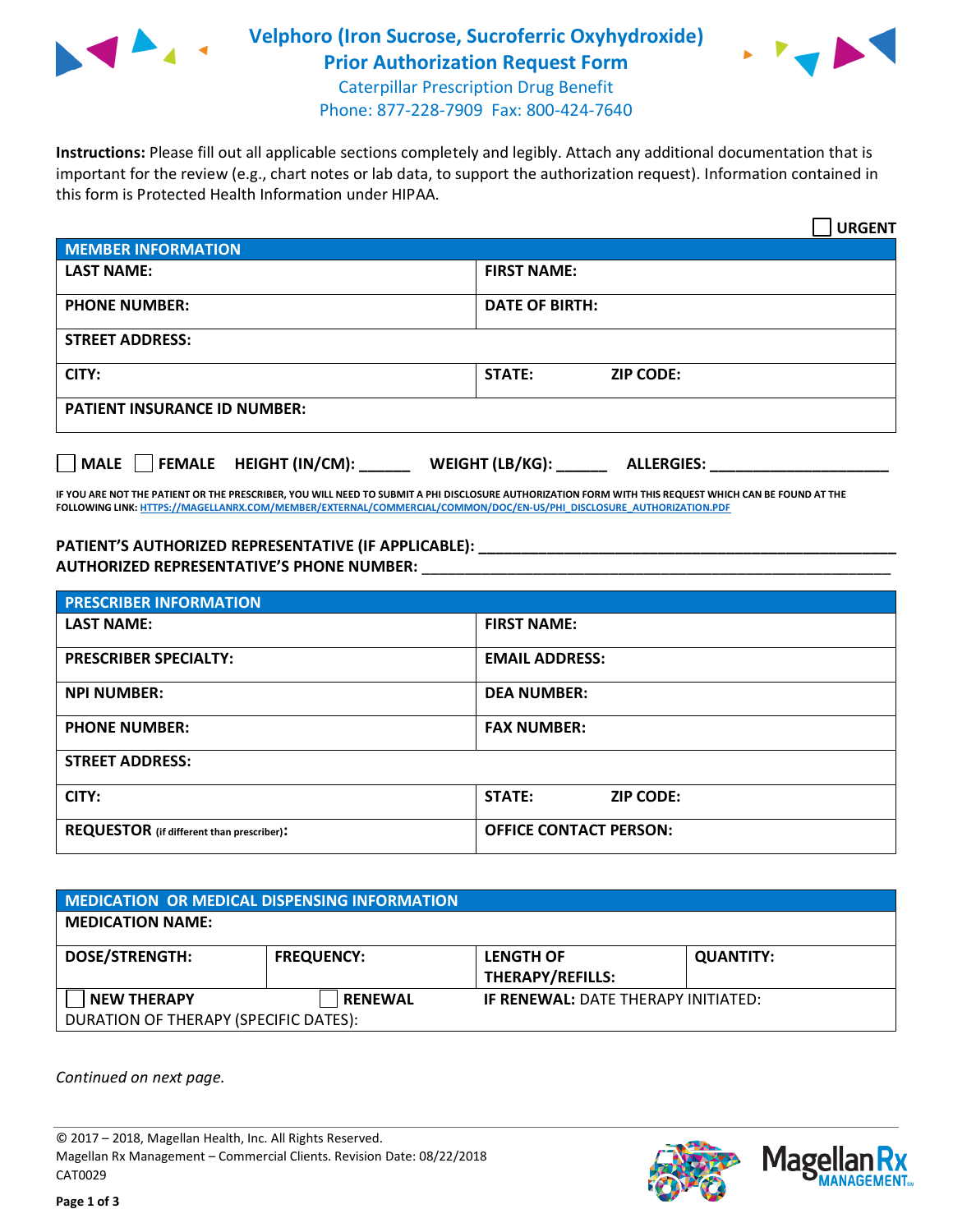



Caterpillar Prescription Drug Benefit Phone: 877-228-7909 Fax: 800-424-7640

| 1. HAS THE PATIENT TRIED ANY OTHER MEDICATIONS FOR THIS CONDITION?<br><b>NO</b><br>YES (if yes, complete below)<br><b>MEDICATION/THERAPY (SPECIFY</b><br><b>RESPONSE/REASON FOR</b><br><b>DURATION OF THERAPY (SPECIFY</b><br><b>FAILURE/ALLERGY:</b><br>DRUG NAME AND DOSAGE):<br>DATES):<br><b>ICD-10:</b><br><b>2. LIST DIAGNOSES:</b><br>□ Post-gastric bypass surgery<br>□ Stage 3 to 6 chronic kidney disease (CKD)<br>□ Other diagnosis:<br>$ICD-10$<br>3. REQUIRED CLINICAL INFORMATION: PLEASE PROVIDE ALL RELEVANT CLINICAL INFORMATION TO SUPPORT A<br>PRIOR AUTHORIZATION.<br><b>Clinical Information:</b><br>Is the requested medication being prescribed by a nephrologist? $\Box$ Yes $\Box$ No<br>Has the patient had a trial and inadequate response or intolerance to calcium acetate tablets or capsules?<br>$\Box$ Yes $\Box$ No Please provide documentation<br>Has the patient had a trial and inadequate response or intolerance to Fosrenol(lanthanum carbonate)? $\Box$ Yes $\Box$ No<br><b>Please provide documentation</b><br>Has the patient had a trial and inadequate response or intolerance to Renagel(sevelamer hcl)? $\Box$ Yes $\Box$ No<br>Please provide documentation<br>Has the patient had a trial and inadequate response or intolerance to Renvela(sevelamer carbonate)? $\Box$ Yes $\Box$ No<br><b>Please provide documentation</b><br>Does the patient have one of the following lab measures? $\square$ Yes $\square$ No<br>• Calcium and phosphorus product greater than 55mg2/dL2<br>• Corrected serum calcium level greater than or equal to 9.5 mg/dL (or maximum per lab facility) and the patient<br>is not being treat<br>• Parathyroid hormone (PTH) less than 150 pg/ml (or less than 2 times the upper limit of normal) in a patient<br>with corrected calcium levels of 8.4 mg/dL or greater<br>• Serum phosphorus levels greater than 6.0 mg/dL (or maximum per lab facility)<br>Please provide documentation<br>Are there any other comments, diagnoses, symptoms, medications tried or failed, and/or any other information the | <b>MEMBER'S LAST NAME:</b> | <b>MEMBER'S FIRST NAME:</b> |  |  |  |
|--------------------------------------------------------------------------------------------------------------------------------------------------------------------------------------------------------------------------------------------------------------------------------------------------------------------------------------------------------------------------------------------------------------------------------------------------------------------------------------------------------------------------------------------------------------------------------------------------------------------------------------------------------------------------------------------------------------------------------------------------------------------------------------------------------------------------------------------------------------------------------------------------------------------------------------------------------------------------------------------------------------------------------------------------------------------------------------------------------------------------------------------------------------------------------------------------------------------------------------------------------------------------------------------------------------------------------------------------------------------------------------------------------------------------------------------------------------------------------------------------------------------------------------------------------------------------------------------------------------------------------------------------------------------------------------------------------------------------------------------------------------------------------------------------------------------------------------------------------------------------------------------------------------------------------------------------------------------------------------------------------------------------------------------------------------------------------------------|----------------------------|-----------------------------|--|--|--|
|                                                                                                                                                                                                                                                                                                                                                                                                                                                                                                                                                                                                                                                                                                                                                                                                                                                                                                                                                                                                                                                                                                                                                                                                                                                                                                                                                                                                                                                                                                                                                                                                                                                                                                                                                                                                                                                                                                                                                                                                                                                                                            |                            |                             |  |  |  |
|                                                                                                                                                                                                                                                                                                                                                                                                                                                                                                                                                                                                                                                                                                                                                                                                                                                                                                                                                                                                                                                                                                                                                                                                                                                                                                                                                                                                                                                                                                                                                                                                                                                                                                                                                                                                                                                                                                                                                                                                                                                                                            |                            |                             |  |  |  |
|                                                                                                                                                                                                                                                                                                                                                                                                                                                                                                                                                                                                                                                                                                                                                                                                                                                                                                                                                                                                                                                                                                                                                                                                                                                                                                                                                                                                                                                                                                                                                                                                                                                                                                                                                                                                                                                                                                                                                                                                                                                                                            |                            |                             |  |  |  |
|                                                                                                                                                                                                                                                                                                                                                                                                                                                                                                                                                                                                                                                                                                                                                                                                                                                                                                                                                                                                                                                                                                                                                                                                                                                                                                                                                                                                                                                                                                                                                                                                                                                                                                                                                                                                                                                                                                                                                                                                                                                                                            |                            |                             |  |  |  |
|                                                                                                                                                                                                                                                                                                                                                                                                                                                                                                                                                                                                                                                                                                                                                                                                                                                                                                                                                                                                                                                                                                                                                                                                                                                                                                                                                                                                                                                                                                                                                                                                                                                                                                                                                                                                                                                                                                                                                                                                                                                                                            |                            |                             |  |  |  |
|                                                                                                                                                                                                                                                                                                                                                                                                                                                                                                                                                                                                                                                                                                                                                                                                                                                                                                                                                                                                                                                                                                                                                                                                                                                                                                                                                                                                                                                                                                                                                                                                                                                                                                                                                                                                                                                                                                                                                                                                                                                                                            |                            |                             |  |  |  |
|                                                                                                                                                                                                                                                                                                                                                                                                                                                                                                                                                                                                                                                                                                                                                                                                                                                                                                                                                                                                                                                                                                                                                                                                                                                                                                                                                                                                                                                                                                                                                                                                                                                                                                                                                                                                                                                                                                                                                                                                                                                                                            |                            |                             |  |  |  |
|                                                                                                                                                                                                                                                                                                                                                                                                                                                                                                                                                                                                                                                                                                                                                                                                                                                                                                                                                                                                                                                                                                                                                                                                                                                                                                                                                                                                                                                                                                                                                                                                                                                                                                                                                                                                                                                                                                                                                                                                                                                                                            |                            |                             |  |  |  |
|                                                                                                                                                                                                                                                                                                                                                                                                                                                                                                                                                                                                                                                                                                                                                                                                                                                                                                                                                                                                                                                                                                                                                                                                                                                                                                                                                                                                                                                                                                                                                                                                                                                                                                                                                                                                                                                                                                                                                                                                                                                                                            |                            |                             |  |  |  |
|                                                                                                                                                                                                                                                                                                                                                                                                                                                                                                                                                                                                                                                                                                                                                                                                                                                                                                                                                                                                                                                                                                                                                                                                                                                                                                                                                                                                                                                                                                                                                                                                                                                                                                                                                                                                                                                                                                                                                                                                                                                                                            |                            |                             |  |  |  |
| physician feels is important to this review?                                                                                                                                                                                                                                                                                                                                                                                                                                                                                                                                                                                                                                                                                                                                                                                                                                                                                                                                                                                                                                                                                                                                                                                                                                                                                                                                                                                                                                                                                                                                                                                                                                                                                                                                                                                                                                                                                                                                                                                                                                               |                            |                             |  |  |  |
|                                                                                                                                                                                                                                                                                                                                                                                                                                                                                                                                                                                                                                                                                                                                                                                                                                                                                                                                                                                                                                                                                                                                                                                                                                                                                                                                                                                                                                                                                                                                                                                                                                                                                                                                                                                                                                                                                                                                                                                                                                                                                            |                            |                             |  |  |  |
| Please note: Not all drugs/diagnosis are covered on all plans. This request may be denied unless all required<br>information is received.                                                                                                                                                                                                                                                                                                                                                                                                                                                                                                                                                                                                                                                                                                                                                                                                                                                                                                                                                                                                                                                                                                                                                                                                                                                                                                                                                                                                                                                                                                                                                                                                                                                                                                                                                                                                                                                                                                                                                  |                            |                             |  |  |  |

© 2017 – 2018, Magellan Health, Inc. All Rights Reserved. Magellan Rx Management – Commercial Clients. Revision Date: 08/22/2018 CAT0029



**Mage** 

Кx **ANAGEMENT**<sub>SM</sub>